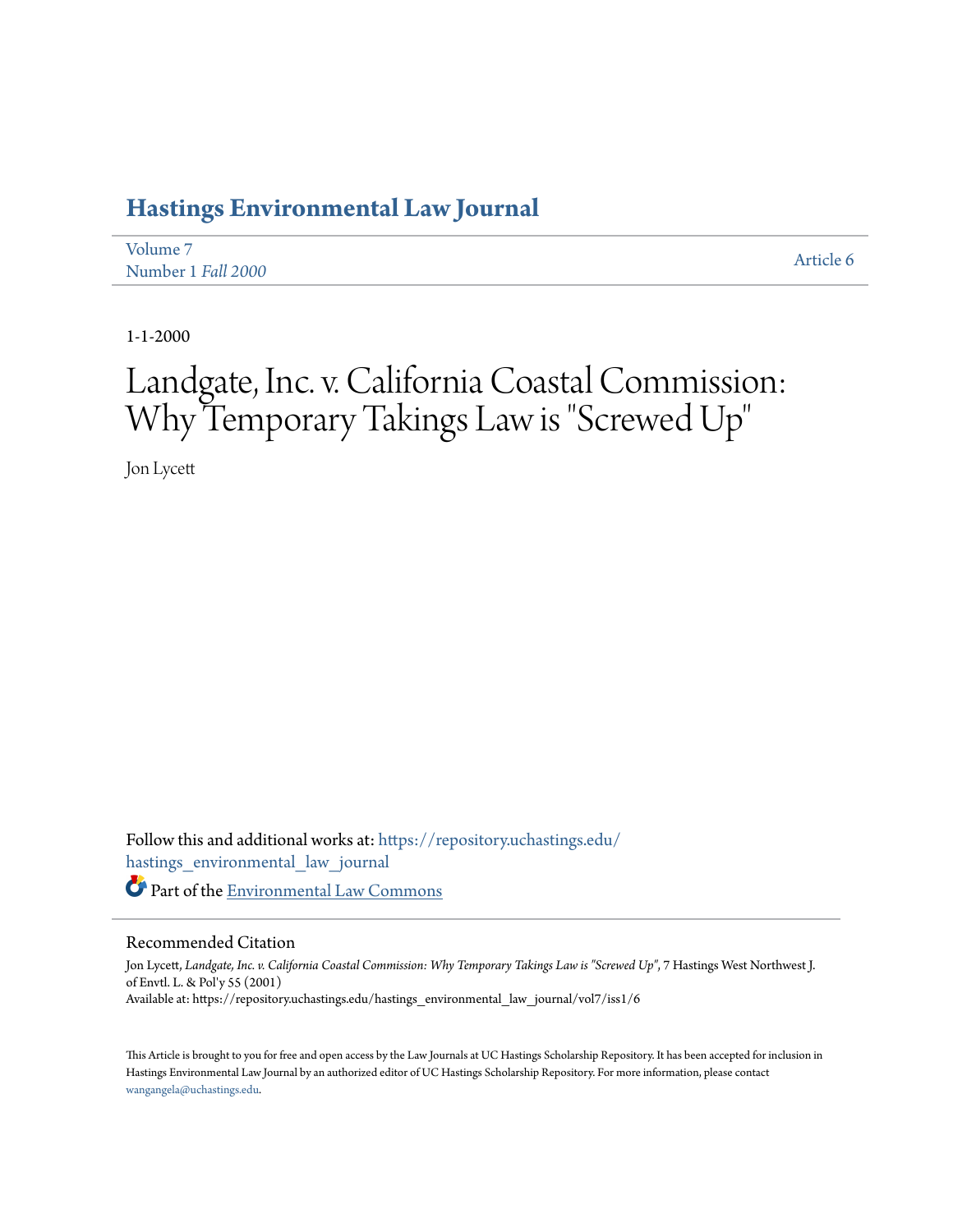#### **I. Introduction**

Most commentators agree that Supreme Court jurisprudence with respect to Fifth Amendment takings is a confusing area of law. In fact, one has gone so far as to call it "screwed up."1 The topic of this paper is, perhaps, one of the most "screwed up" aspects of takings law, temporary takings.

In 1987 the United States Supreme Court decided *First English Lutheran Church v. County of* Los Angeles<sup>2</sup> holding that "where the government's activities have already worked a taking of all use of property, no subsequent action by the government can relieve it of the duty to provide compensation for the period during which a taking was effective."<sup>3</sup> This language established the concept of a temporary taking. The Supreme Court, however, limited the *First English* decision by expressly excluding "normal delays in obtaining building permits, changes in zoning ordinances, and the like."4 Unfortunately, the Court did not specify exactly what was meant by "normal" delay, leaving the issue open for the lower courts.

Later, in 1992, the Court decided *Lucas v. South Carolina Coastal Council,5* establishing the categorical rule that when a regulation deprives land of "all economically beneficial use," it is a taking per se.6 Prior to *Lucas* the Supreme Court always used an ad hoc balancing analysis, primarily established in *Penn Central Transportation Co. v. New York City,7* to

 Jon Lycett graduated from the University of California, Hastings College of the Law in 2000. Jon was West-Northwest's Executive Editor during the 1999-2000 academic year. He is currently an associate in a San Francisco law firm.

1. JAMES V. DELONG, PROPERTY MATTERS: HOW PROPERTY RIGHTS ARE UNDER ASSAULT AND WHY YOU SHOULD CARE 282 (1997).

- 2. 482 U.S. 304 (1987).
- 3. *Id.* at 321.
- 4. *Id.*
- 5. 505 U.S. 1003 (1992).

6. *Id*. at 1015-19. Justice Scalia's formulation is derived from *Agins v. City of Tiburon,* 447 U.S. 255, 260 (1980), and focuses on the use of the property. However, he seems to use this concept interchangeably with a "finding of no value." *See*, *e.g.*, *id*. at 1020. These concepts are not the same, and some confusion has resulted which is nicely illustrated in *Landgate, Inc. v. California Coastal Commission*, 953 P.2d 1188 (Cal. 1998), *cert. denied* 119 S. Ct. 179 (1998) the subject of this paper. This problem will be explored more fully in *infra* Part IV.A.1.

7. 438 U.S. 104, 124 (1978).

## **California Coastal Commission:** Why Temporary Takings

**Landgate, Inc. v.**

Law is "Screwed Up"

*By Jon Lycett*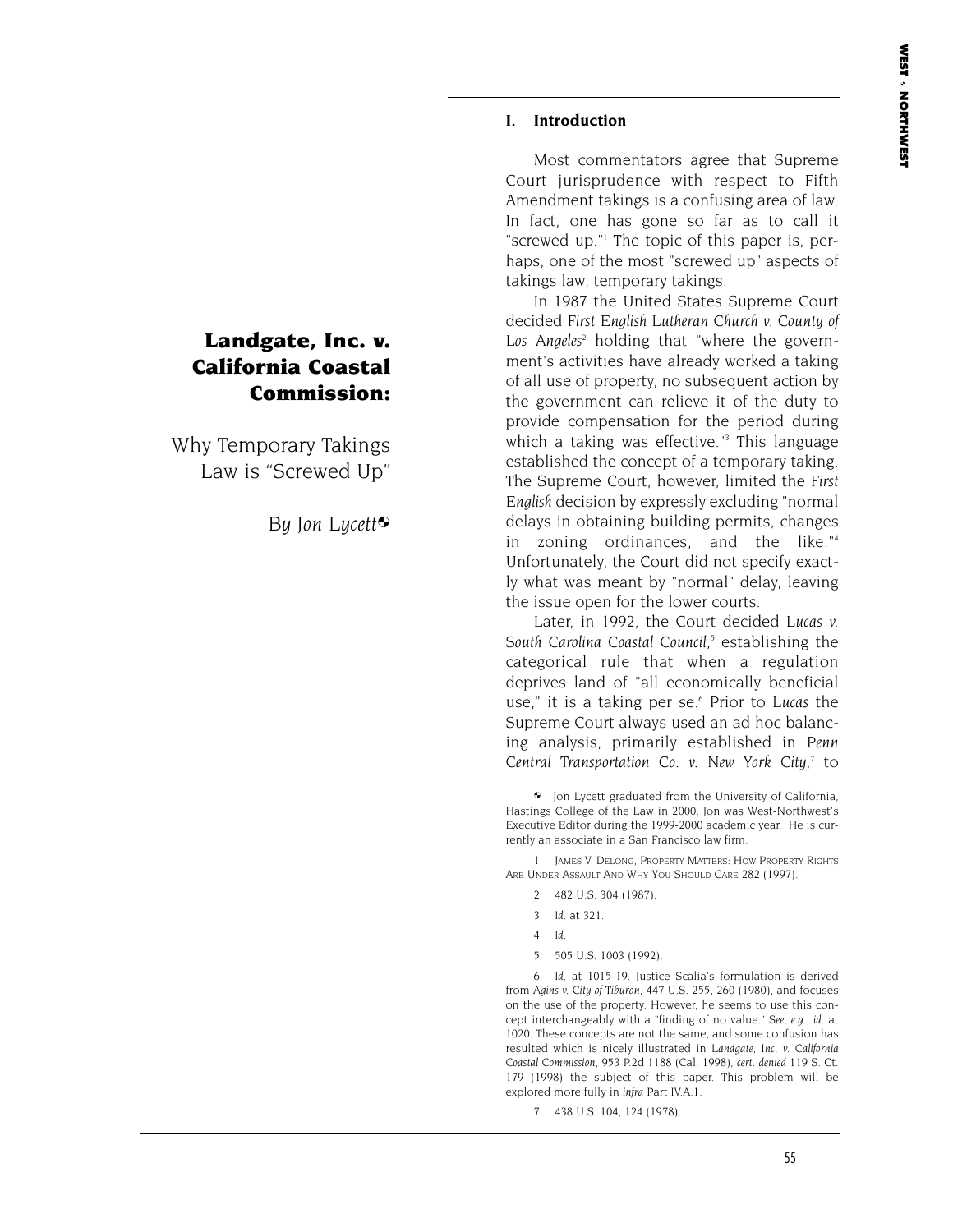decide regulatory takings cases. By establishing a categorical rule in *Lucas,* the Court intended to clarify takings law by eliminating the uncertainty of a balancing test in some cases.

Unfortunately, the result may have been quite different. For example, though cases where all economically beneficial use is denied were supposed to be "relatively rare,"<sup>9</sup> many landowners feel that all use has been taken whenever they are denied a permit. Furthermore, the categorical rule may have exacerbated the so-called "denominator prob $lem$ ."10

Thus, taken together, *Lucas* and *First English* may have caused more problems than they solved. Whenever a landowner is required to get a permit before developing her property, she can argue that the denial of that permit renders her property without economically beneficial use. Therefore, even if the permit is subsequently granted, when the delay goes beyond "normal," the period during which no development was allowed arguably requires compensation under *Lucas* and *First English*. 11 As a result, while *Lucas* and *First English* increase protection for important property rights by opening the courthouse door for many landowners who previously had no remedy for regulatory abuses and administrative stonewalling, they also create the possibility of contentious litigation and inconsistent lower court rulings that might significantly hinder the government's ability to regulate development for the long term protection of the environment.

- 8. *See Lucas,* 505 U.S. at 1015.
- 9. *Id*. at 1018.

10. *See id*. at 1016 n.7. One commentator summed up the denominator problem as follows: "If you own 100 acres and regulation makes 10 acres completely useless, have you lost 10 percent of 100 acres or 100 percent of 10 acres?" *See* DELONG, *supra* note 1, at 290. Ideally this question was answered by the "whole parcel" rule established in *Penn Central,* 438 U.S. at 130-31, and reinforced by *Keystone Bituminous Coal Ass'n. v. DeBenedictis,* 480 U.S. 470, 497 (1986). Unfortunately, the *Lucas* decision provides significant motivation for landowners to claim that they lost one hundred percent of some piece of property, because that would fit them within the categorical rule. In addition, property that has been subdivided and sold off in portions by developers may no longer make sense as a whole parcel. A variety of other issues can make the whole parcel rule problematic, so some lower courts have started to move away from it. *See* Florida Rock Indus., Inc. v.

The main problem is that the Supreme Court left at least two important questions unanswered. The first question has to do with the well-established concepts of finality and ripeness. At exactly what point does "normal" delay become unreasonable, and therefore compensable? If the delay was not normal, then when exactly did the taking occur so that the period of the taking can be calculated? The second question has to do with damages. What is the appropriate measure of damages for a temporary taking? The combination of these two unanswered questions allows landowners to argue that almost any delay is unreasonable, with the hope of a substantial damages award as incentive.

An interesting example is *Landgate, Inc. v. California Coastal Commission*. <sup>12</sup> In this 1998 case, the California Supreme Court was presented only with the issue of what constitutes "normal" delay. Specifically, does the mistaken denial of a permit, which a landowner must litigate to correct, require compensation under *Lucas* and *First English*?13 The appellate court, however, because it held that there was a taking requiring compensation, reached the damages issue as well.<sup>14</sup> Thus, taken as a whole, the Landgate case is a nice illustration of both the finality/ripeness question and the damages question.

This paper will analyze both questions using the *Landgate* case as an example. Part II will be dedicated to a detailed review of the facts in *Landgate,* including the positions argued by both Landgate, Inc. and the Coastal Commission. Part III will then begin the dis-

11. *See Landgate,* 953 P.2d at 1210 (Cal. 1998) (Brown, J., dissenting).

- 12. *Id.* at 1188 (Cal. 1998), *cert. denied* 119 S. Ct. 179 (1998).
- 13. *See id*. at 1190.

14. *See* Opening Brief for Appellant California Coastal Commission at 7-9, Landgate, Inc. v. California Coastal Commission, 61 Cal. Rptr. 2d 196 (Cal. Ct. App. 1997) (No. B084315). The Appellate Court's decision in this case was only certified for partial publication. Only the takings issue and a fees issue were published and can still be found in the California Reporter or on Westlaw. However, the damages issue was fully briefed by the parties and decided by the court. Telephone Interview with Joseph Barbieri, Deputy Attorney General, California Department of Justice (Dec. 2, 1998).

United States, 18 F.3d 1560 (Fed. Cir. 1994). The effect this situation has on temporary takings will be discussed in further detail in *infra* Part IV.A.2.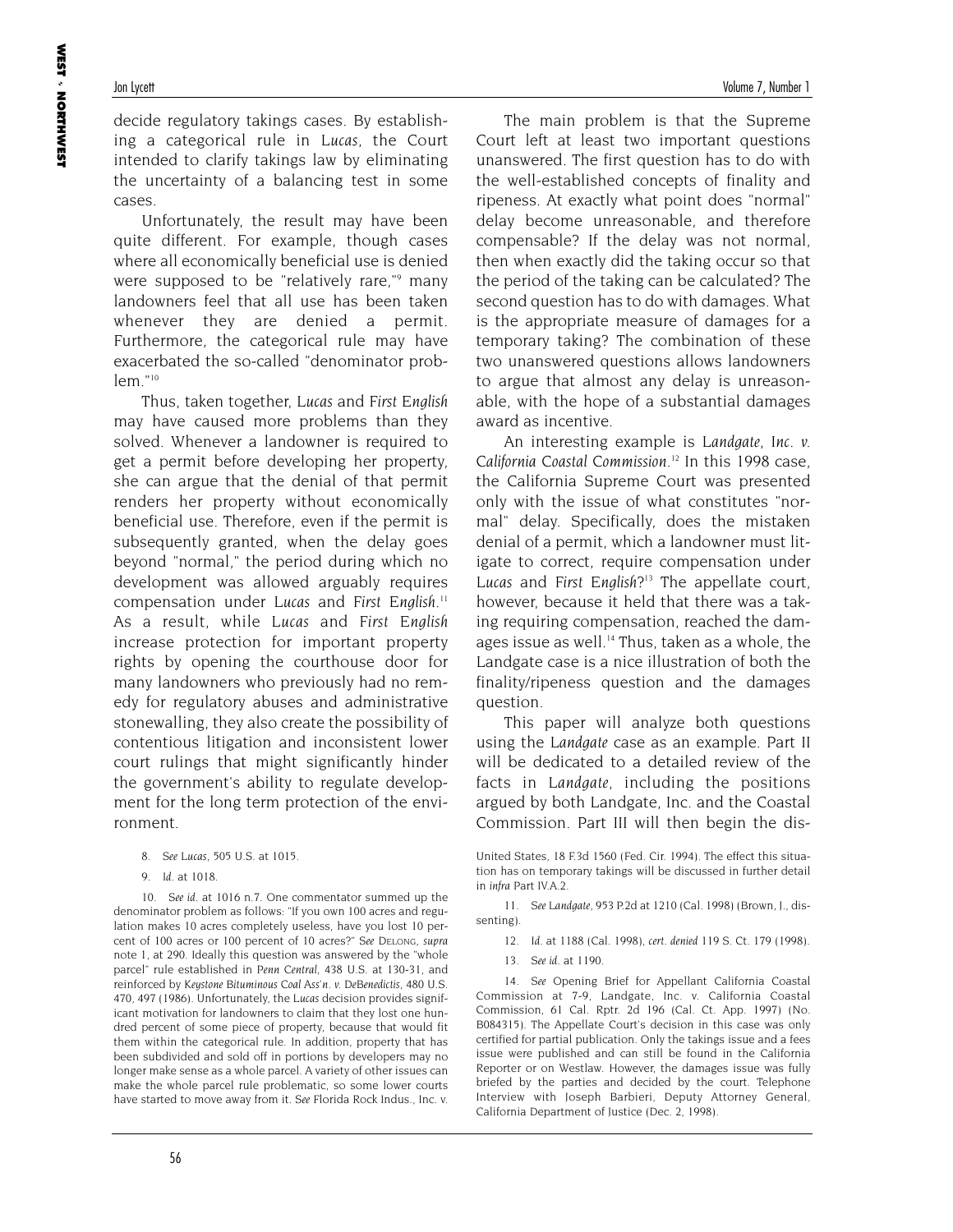cussion with an analysis of finality and ripeness issues in order to determine exactly when a regulatory taking occurs, and what is "normal" delay. Part IV will analyze the appropriate remedies for temporary takings by discussing the various problems associated with the calculation of damages. Finally, Part V will conclude by suggesting some changes in takings law.

#### **II. Facts**

The *Landgate* case involves two pieces of property in Los Angeles County's Malibu Hills.15 Originally, these properties were long, narrow lots running in a north-south direction, with the southern portion flat and the northern portion sloped.16 In the mid-1980's Landgate's predecessor in interest agreed to allow the County to construct a road bisecting the two properties along the base of the slope.<sup>18</sup> In exchange, the County approved a lot line adjustment which created a northern, sloped 2.45 acre lot above the road and a southern, flat 1.56 acre lot below the road. There was already a house on the southern portion, but the lot line adjustment created a vacant lot on the sloped northern portion, which Landgate, Inc. purchased in October, 1990.<sup>19</sup> Though the County sought and received the Coastal Commission's approval for the road, it did not seek approval for the lot line adjustment.<sup>20</sup>

- 15. *See Landgate,* 953 P.2d 1188 at 1190.
- 16. *See id*. at 1190.
- 17. *See id*.
- 18. *See id*.
- 19. *See id*. at 1191.

20. *See id*. at 1193. *See also* Coastal Commission's Appellate Court Brief at 6, *Landgate* (No. B084315).

21. *See Landgate,* 953 P.2d at 1191-92.

22. *See* CAL. PUB. RES. CODE § 30519 (Deering 2000). Under § 30519 the Commission retains this authority until it approves a "Local Coastal Program" (LCP) created by the county. When Landgate was applying for a development permit, the Commission had not yet approved Los Angeles County's LCP, and so still had jurisdiction over the development. *See Landgate,* 953 P.2d at 1191.

- 23. CAL. PUB. RES. CODE § 30106 (Deering 2000).
- 24. *See Landgate,* 953 P.2d at 1192.

25. *See id*. This is the source of the "jurisdictional spat" referred to by the appellate court. *See id.* at 1194. This was not the first time the County of Los Angeles had failed to seek **WEST**  NORTHWEST

The County's failure to seek the Commission's approval for the lot line adjustment ended up causing problems for Landgate when it tried to build a home on the property. $21$ The Coastal Commission has the authority to approve development projects in the coastal zone.<sup>22</sup> The Coastal Act defines "development" as "any . . . change in the density or intensity of use of land, including  $\ldots$  lot splits."<sup>23</sup> Furthermore, the Attorney General had advised the Commission that this definition of "development" could include lot line adjustments because they were a type of "lot split."<sup>24</sup> As a result, the Commission denied Landgate's application because, among other things, it concluded that the county's failure to seek its approval for the lot line adjustment had created an illegal lot.<sup>25</sup>

Landgate sued the Coastal Commission for both a writ of mandate and a taking of property without just compensation. $26$  The trial court severed the two aspects of the complaint and postponed the takings issue until after the lot line issue had been decided.<sup>27</sup> Landgate won a writ of mandate in the trial court, whose ruling was upheld by the court of appeal.<sup>28</sup> The court's ruling forced the Commission to recognize the lot line adjustment, but left them with the authority to approve the final development.<sup>29</sup> Upon reconsideration, the Commission approved the development with a few modifications.<sup>30</sup>

Commission approval for a lot line adjustment. *See id*. at 1199. In fact, one commissioner noted that it had happened "many times," and said that it was "really time to become extremely serious about this." *See id.* As a result, the commission essentially refused to consider any of Landgate's project modifications until the lot line issue had been litigated. *See id*. at 1193.

26. *See id*. at 1192.

28. *See id*. at 1193. Both courts made their ruling based on the facts of this case rather than the more general dispute over the County's failure to seek the Commissions approval for the lot line adjustment. *See id*. Essentially, the Commission had approved the construction of the road, which made the lot line adjustment necessary in the first place. *See id.* Later, Landgate had purchased the property with no knowledge of the lot line problems and with the intent to construct a house. *See id.* The trial and appellate courts therefore held that the Commission could not invalidate the lot line adjustment after an innocent purchaser had intervened. *See id*.

29. *See id*.

<sup>27.</sup> *See id*.

<sup>30.</sup> *See id*.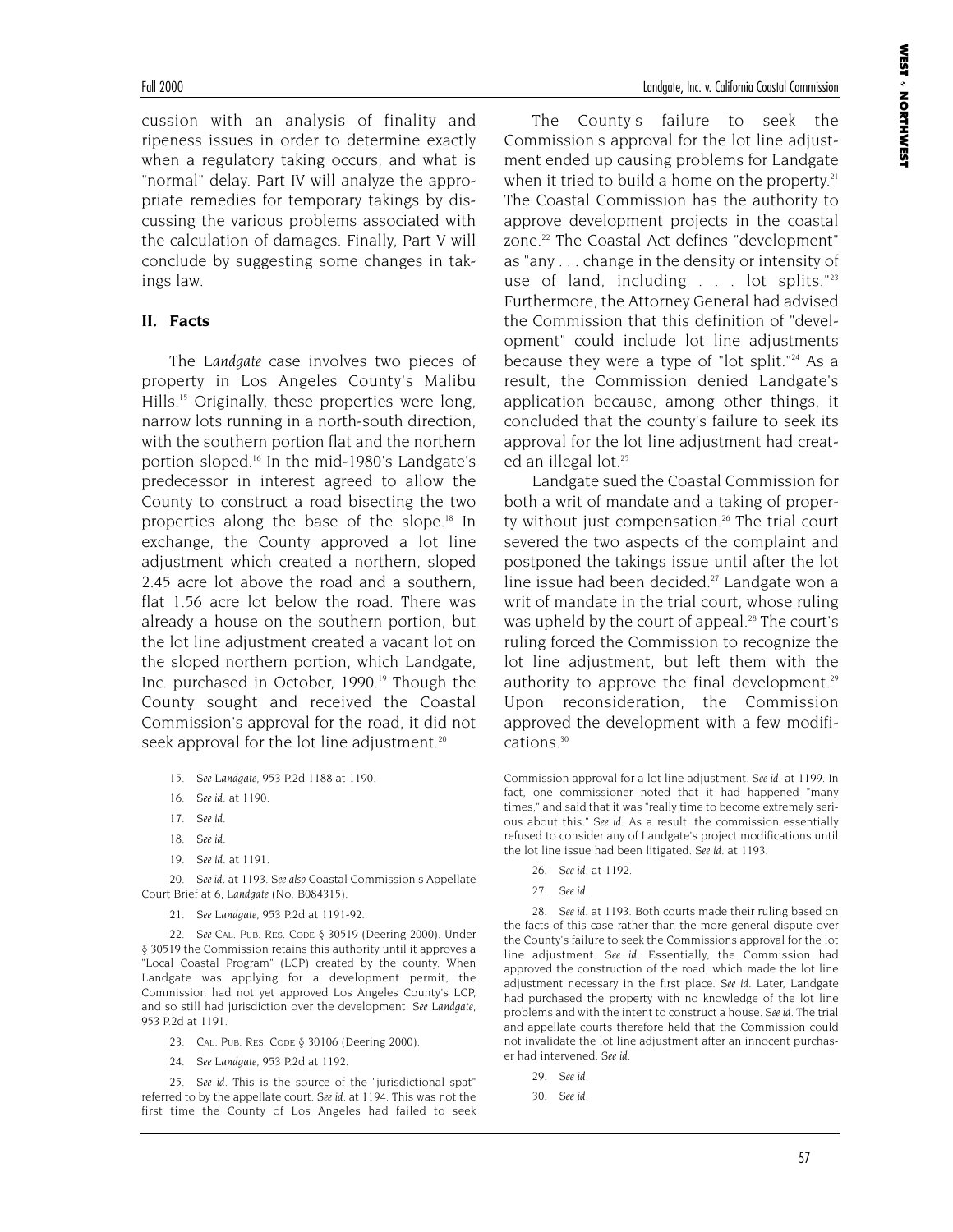Once the Commission had granted a development permit, both parties moved for summary judgment on the takings claim.<sup>31</sup> Landgate argued that it was entitled to compensation because it had been denied all economically viable use of its property for a two year period.<sup>32</sup> The Commission countered that the two year delay was normal because it was the result of an erroneous interpretation of the law, and so compensation was not required.<sup>33</sup> Both the trial court and the court of appeal again ruled in favor of Landgate.<sup>34</sup>

The trial court found that Landgate had been temporarily denied all economically viable use of its property.<sup>35</sup> Thus, compensation was due under the *Lucas* and *First English* cases.36 Consequently, the court held a bench trial on the issue of damages.<sup>37</sup>

Aside from the arguments for no damages advanced by the Commission, the trial court considered three methods of calculating damages for a temporary taking.<sup>38</sup> First, Landgate argued for damages based on the fair rental value of the house they were unable to construct.<sup>39</sup> Second, the Commission argued for damages based on a five percent rate of return on the difference between the value of the property before and after the taking.40 Finally, the Commission also suggested a five percent rate of return on the lost opportunity for the entire initial investment of \$675,000.41 The trial court basically adopted the second line of reasoning concluding that, since the property was rendered worthless, the difference was the

- 31. *See id*.
- 32. *See id*.
- 33. *See id*.
- 34. *See id*. at 1193-94.
- 35. *See id*. at 1193.
- 36. *See id*.
- 37. *See id*.

38. *See* Coastal Commission's Appellate Court Brief at 7-9, *Landgate* (No. B084315).

39. *See id*. at 8-9. This method resulted in a proposed award of \$744,155. *See id*. The fair market value of the property was only \$675,000. *See id*.

- 40. *See id*. at 8.
- 41. *See id*.
- 42. *See id*. at 9. This ruling came in spite of the fact that

entire  $$675,000$  market value.<sup>42</sup> After increasing the rate of return to ten percent, and adding property taxes paid during the taking period, the trial court awarded \$155,657 in compensation.43 In addition, the trial court awarded \$122,395.73 in fees and costs, bringing the total award to \$278,052.73.44

The court of appeal upheld both the takings decision and the trial court's award of damages.45 While it accepted the Commission's argument that agencies are not liable for mistakes, it rejected the idea that the permit denial was mistaken.<sup>46</sup> The appellate court essentially accused the Commission of using Landgate as a pawn in an "ongoing jurisdictional spat" with the County of Los Angeles.<sup>47</sup> Following the appellate court's decision, the Commission petitioned for review in the California Supreme Court.<sup>48</sup>

In a 4-3 decision, the California Supreme Court reversed.<sup>49</sup> In the majority opinion, written by Justice Mosk, the Court acknowledged the force of the *Lucas* and *First English* decisions.<sup>50</sup> It avoided the impact of those decisions, however, by first emphasizing the "narrowness" of *First English* in that it did not apply to cases of "normal" delay.<sup>51</sup> Second, the Court concluded that the "mere assertion of regulatory jurisdiction . . . does not constitute a regulatory taking."52 Even though the Commission's assertion of jurisdiction was erroneous and was later overturned, the Court placed it squarely in the category of "normal" delay because it was intended to advance a

experts for both sides appraised the property after the Commission's action at \$337,500. *See id*. at 26.

43. *See id*. at 9. *See also Landgate,* 953 P.2d at 1193 (Cal. 1998).

44. *See* Coastal Commission's Appellate Court Brief at 9, Landgate (No. B084315).

45. *See Landgate v. California Coastal Commission,* 953 P.2d 1188, 1193-94 (Cal. 1998).

- 46. *See id*. at 1194.
- 47. *See id*.
- 48. *See id*.
- 49. *See id*. at 1190.
- 50. *See id.* 953 P.2d at 1194-95.
- 51. *See id*. at 1195.

52. *Id*. (citing United States v. Riverside Bayview Homes, Inc., 474 U.S. 121, 126-27 (1985)).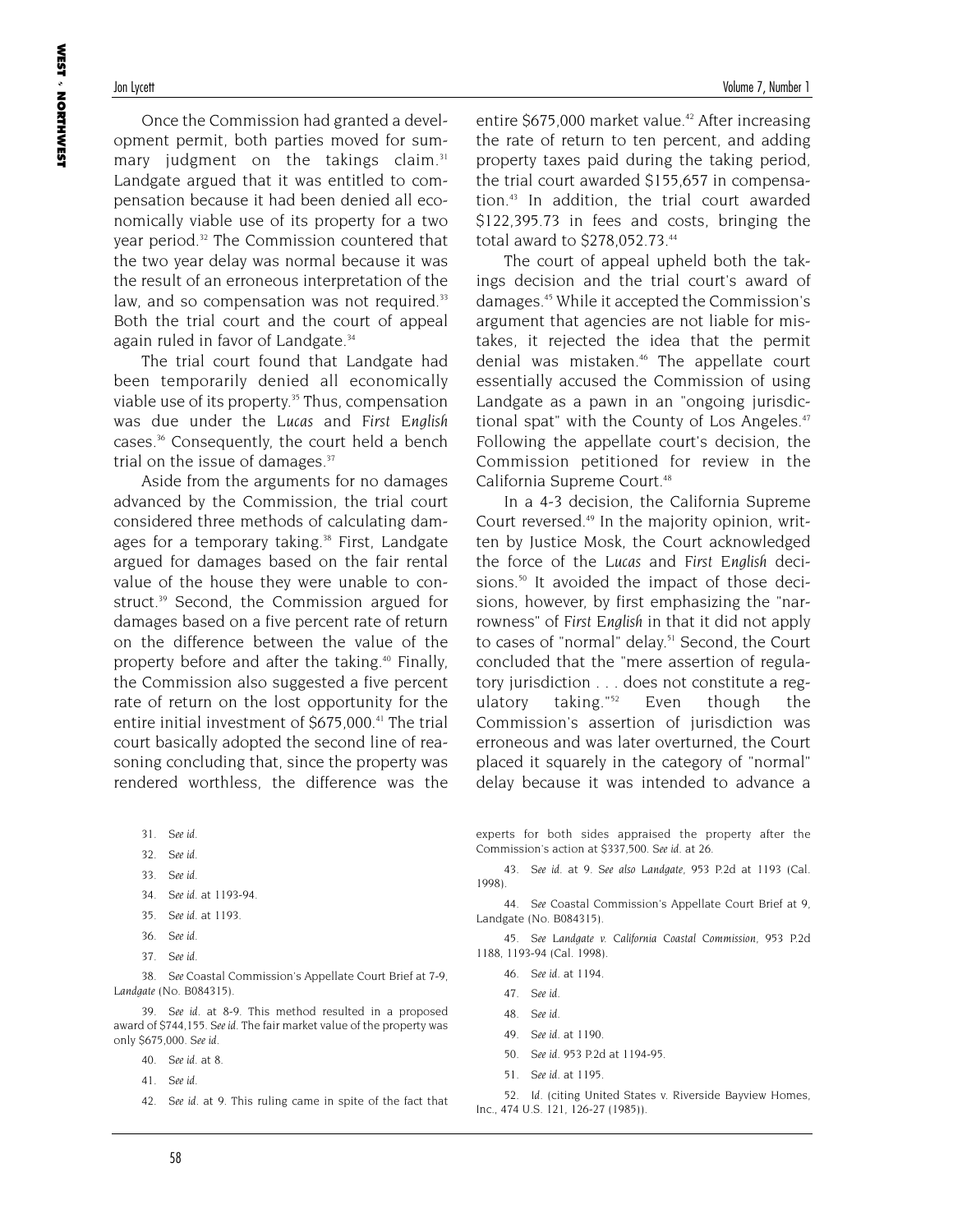legitimate state interest and was not an unreasonable mistake.<sup>53</sup> Categorized as a mere "mistaken assertion of jurisdiction,"54 therefore, the Commission's action did not require compensation.<sup>55</sup>

In dicta, the majority also responded to the argument, made by both Landgate and Justice Brown in dissent, that "the Commission's actions amount[ed] to a denial of all economically beneficial use of the land and thus [were] a categorical taking (citing *Lucas*) even if only temporary (citing *First English*)."56 The majority distinguished both *Lucas* and *First English* by reasoning that the Commission's action in this case did not constitute a final decision denying development.<sup>57</sup> The Court, instead, characterized the Commission's action as a "postponement of development pending resolution of a threshold issue of the development approval process- whether the lot was legal."<sup>58</sup> Since *Lucas* and *First English* did not apply, the majority was free to evaluate whether or not the delay served a legitimate government purpose, and to declare that the delay was an "incident of property ownership."60

Justices Chin and Brown each wrote separate dissents, with Justice Baxter joining in both.<sup>61</sup> Justice Chin felt that "[w]hen a regulatory agency prohibits all use of . . . property, and the property owner is forced to sue the agency to get it to change its position, its stonewalling is not fairly characterized as a 'normal delay' in the permit approval process."62 He observed that Justice Stevens' dissent in *First English* argued that litigation was normal delay, and was rejected by a majority of the Supreme Court.63 He also rejected the majority's charac-

- 53. *See id*. at 1195-1200.
- 54. *Id*. at 1197.
- 55. *See id*.
- 56. *Id*. at 1200-01.

57. *See id*. at 1201-05. This brings up the finality/ripeness issue, and the Court cites *MacDonald, Sommer & Frates v. Yolo County,* 477 U.S. 340 (1986), in support. Interestingly, the majority does not really use this issue as a basis for decision, but as a way of avoiding the necessary results of applying *Lucas* and *First English*.

58. *Id*. at 1202-03.

- 59. *See id*. at 1202.
- 60. *See id*. at 1204.
- 61. *See id*. at 1204-12.

terization of the Commission's action as "conditional," instead calling it a final denial of development "regardless of the circumstances."64 Since there was a final denial of all use, Justice Chin would have held that the Commission was required to pay compensation under *First English*. 65

Justice Brown agreed that the Commission's actions had deprived Landgate of all use of their property.<sup>66</sup> To Justice Brown, however, this fact ended the inquiry under *Lucas* and *First English*. <sup>67</sup> Justice Brown rejected the way in which the majority distinguished *Lucas* and *First English*, claiming that ripeness and finality concerns "have no bearing in this case."68 She accused the Court of being "unwilling to come to terms with the true meaning of *Lucas* and *First* [*English*]."69 Thus, she rejected the majority's argument that the Commission's action served a legitimate government purpose because it was "precluded by the categorical rule in *Lucas*."70 Since Justice Brown decided that the Commission's actions denied Landgate all use of its property, she would have held that compensation was due under *Lucas* and *First English*. 71

#### **III. Finality/Ripeness**

As the *Landgate* case suggests, finality and ripeness issues are a pivotal part of temporary takings law. In fact, the *Landgate* case turned, in part, on the majority's conclusion that the Commission had not made a final decision. The difficulty of this aspect of takings law, however, can be seen in the fact that all three dissenting justices rejected this aspect of the majority's opinion.

- 65. *See id*. at 1206.
- 66. *See id*. at 1207-08.
- 67. *See id*. at 1209.
- 68. *Id*.
- 69. *Id*. at 1211.
- 70. *Id*. at 1210.
- 71. *See id*. at 1211-12.

<sup>62.</sup> *Id*. at 1205.

<sup>63.</sup> *See id*. at 1205-06 (citing *First English Lutheran Church v. County of Los Angeles*, 482 U.S. 304, 334 (1987) (Stevens, J., dissenting)).

<sup>64.</sup> *Id*. at 1205.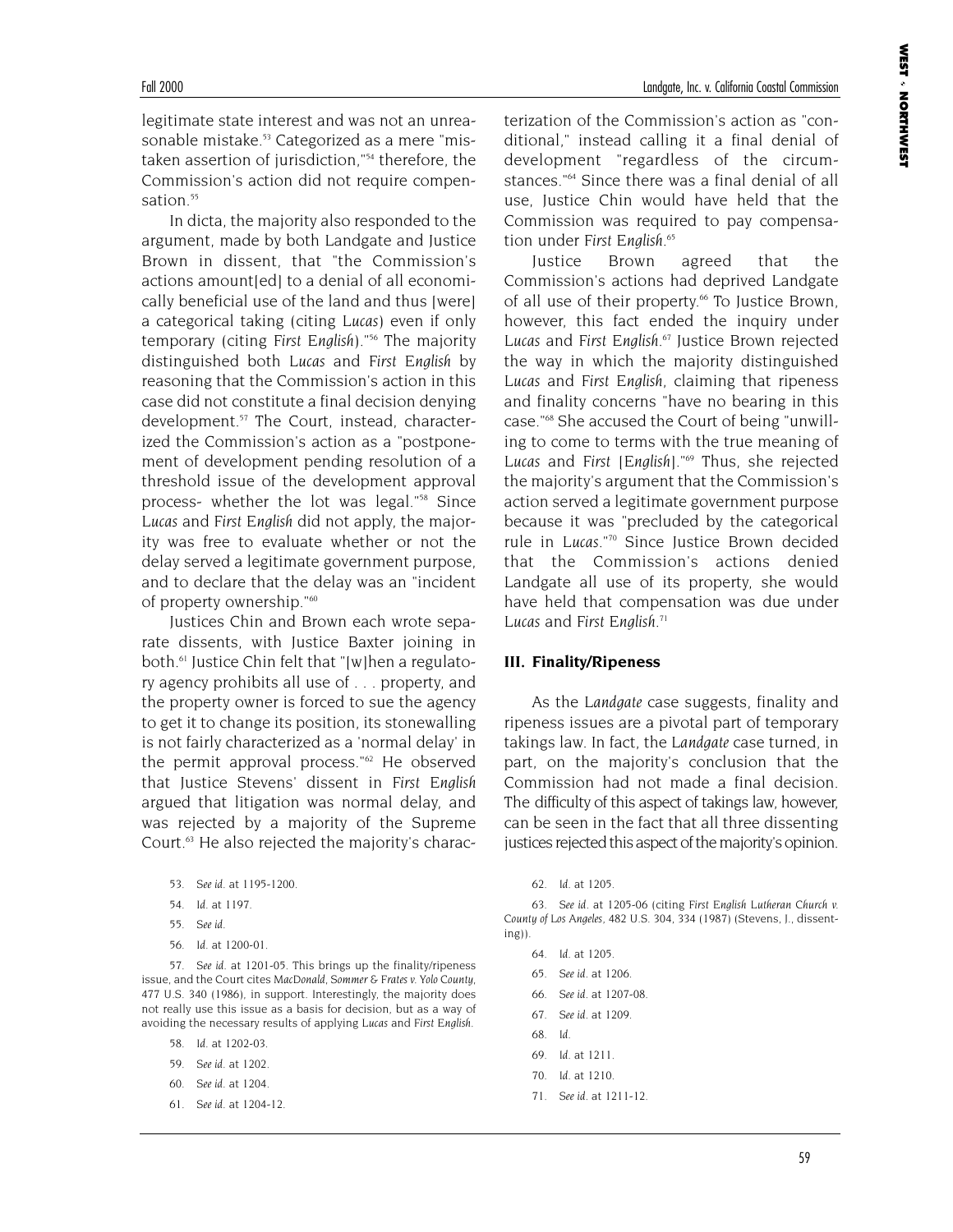The ultimate question is: when exactly did the taking begin? This question is especially important in temporary takings cases because it becomes necessary to know the exact period of the taking in order to calculate just compensation.<sup>72</sup> For example, the Supreme Court granted certiorari to four cases prior to *First English*, attempting each time to reach the issue of temporary takings, and failing each time because the cases were not ripe.<sup>73</sup>

#### **A. Supreme Court Jurisprudence**

In *Suitum v. Tahoe Regional Planning Agency,74* the Supreme Court outlined finality and ripeness law with respect to Fifth Amendment takings. The Court articulated two rules that come from a long line of cases: (1) the landowner must have a final decision from the governing agency concerning the application of the regulation at issue; and (2) the landowner must have sought compensation through the proper state procedures.<sup>75</sup> These rules have been called "administrative" and "procedural" ripeness, respectively.76

Administrative ripeness is more helpful in determining exactly when a taking begins and essentially requires a final decision regarding the allowable use of the property. Justice Oliver Wendell Holmes laid the foundation for the final decision requirement when he said that a regulation could take property if it "goes too far."<sup>77</sup> Since then, the Supreme Court has said that it cannot know if a regulation goes too far until it knows how far the regulation goes.<sup>78</sup> Thus, the governing agency must have "arrived at a final, definitive position regarding how it

72. The question does have relevance for permanent takings cases, primarily for the calculation of pre-judgment interest. *See* Kirby Forest Indus., Inc. v. United States, 467 U.S. 1 (1984).

73. *See First English Lutheran Church v. County of Los Angeles,* 482 U.S. 304, 310.

74. 520 U.S. 725 (1997).

75. *See id*. at 734 (citing Williamson County Regional Planning Comm'n v. Hamilton Bank, 473 U.S. 172 (1985).

76. *See* J. Margaret Tretbar, *Calculating Compensation for Temporary Regulatory Takings,* 42 U. KAN. L. REV. 201, 208-09 (1993).

77. Pennsylvania Coal Co. v. Mahon, 260 U.S. 393, 415 (1922).

78. *Suitum,* 520 U.S. at 734 (quoting MacDonald, Sommer & Frates v. Yolo County, 477 U.S. 340, 348 (1986)).

79. *Id*. at 737 (quoting *Williamson County,* 473 U.S. at 193).

will apply the regulations at issue to the particular land in question."79

Getting a final decision, however, is usually not easy. To begin with, as the Supreme Court has acknowledged, land use agencies have a high degree of discretion. $80$  As a result, the Court requires that the agency be asked to use that discretion before it will consider the agency's decision final.<sup>81</sup> Therefore, if a procedure exists to do so, the landowner must request a variance or other administrative relief before her claim will be considered ripe.<sup>82</sup> In fact, the court has suggested that a landowner may have to submit multiple proposals if denials are based on overly "grandiose" development plans.<sup>83</sup> Unfortunately, the Court has left it for the lower courts to decide exactly how definitive a land use decision must be before a claim is ripe.<sup>84</sup>

On this point, however, a fairly obvious rule can be inferred from Supreme Court holdings that will probably become well accepted. The Ninth Circuit has called this rule the "futility exception."<sup>85</sup> The futility exception ripens a claim at the point when further submissions or requests for variances would be futile, regardless of how definitive an agency's decisions have been.<sup>86</sup> The Ninth Circuit has left to landowners the task of proving that further submissions would be futile, but several previous decisions do give some guidance.<sup>87</sup>

For example, the Ninth Circuit has held that landowners do not have to submit to piecemeal litigation or unfair procedures.<sup>88</sup> The Court has also suggested that the rejection of several proposals would ripen a claim,<sup>89</sup> and

80. *See id*. at 738; *MacDonald,* 477 U.S. at 350.

81. *See Suitum,* 520 U.S. at 737 (citing Hodel v. Virginia Surface Mining & Reclamation Ass'n, 452 U.S. 264, 297 (1981)).

82. *See id*.

83. *See id*. at 739 n.12; *MacDonald,* 477 U.S. at 353 n.9.

84. *Cf*. *Suitum,* 520 U.S. at 738.

85. *See* Del Monte Dunes v. City of Monterey, 920 F.2d 1496, 1501 (9th Cir. 1990).

86. *See id*. at 1501.

87. *See id*.

88. *See id*. (citing *MacDonald,* 477 U.S. at 350 n.7).

89. *See id*. (citing American Savings & Loan Ass'n v. County of Marin, 653 F.2d 364 (9th Cir. 1981)).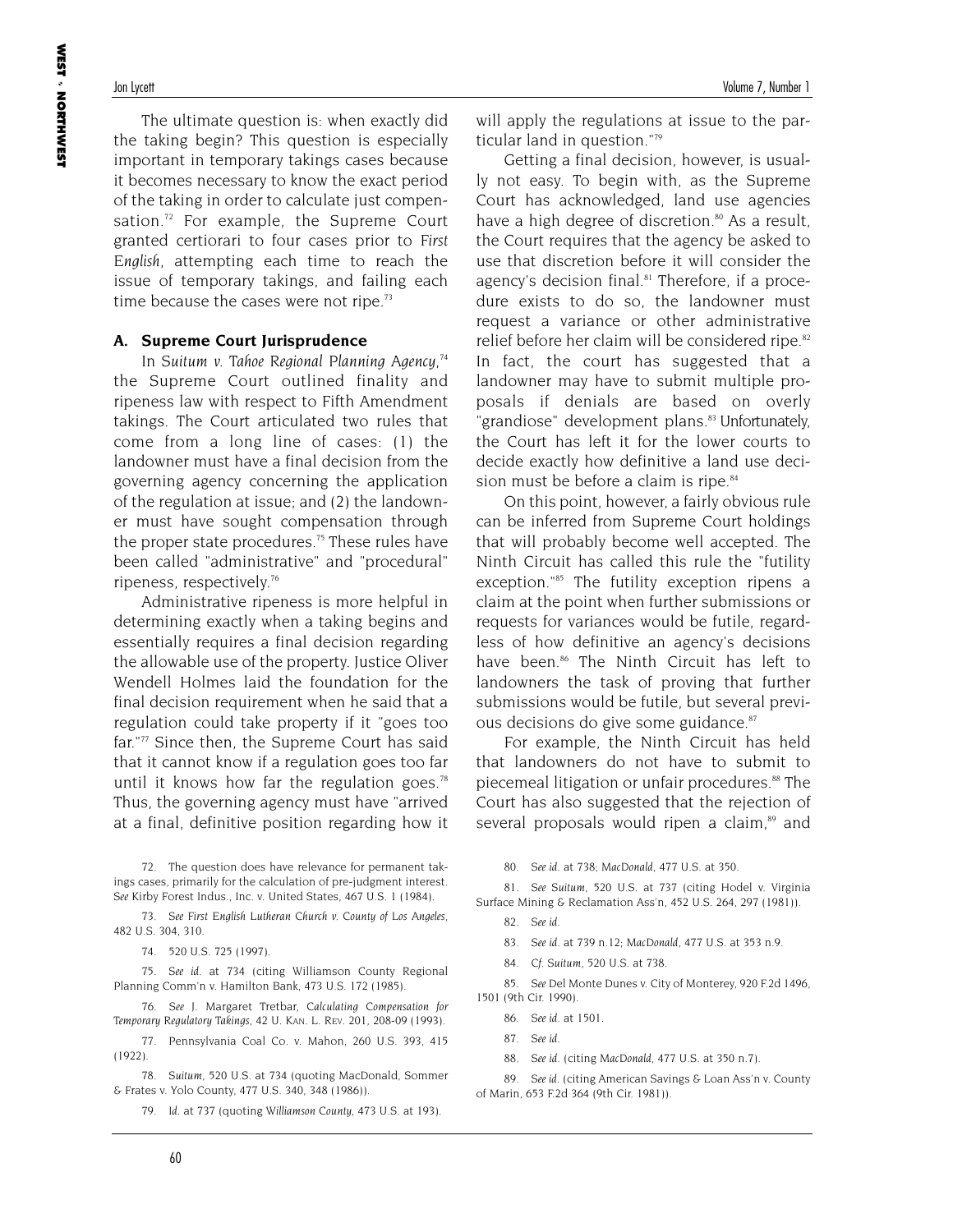that applying for a variance that the government had no power to grant would not be required.<sup>90</sup> Perhaps the most interesting formulation, however, was the statement that "futility could be shown by establishing that further pursuit of permission would cause such excessive delay that the property would lose its beneficial use."91

Of course, the finality and ripeness rules are more easily understood in light of their application. The best place to start is *Agins v. City of Tiburon*, <sup>92</sup> decided in 1980. *Agins* was a facial challenge to a city zoning ordinance that severely limited the density of development on plaintiff's property.<sup>93</sup> Though the ordinance did appear to allow construction of up to five homes on plaintiff's five acres, Agins never sought approval from the city for any development.<sup>94</sup> The Supreme Court held that the claim was unripe.<sup>95</sup>

Similarly, *Hodel v. Virginia Surface Mining & Reclamation Association96* was a facial challenge to the Surface Mining Act, a federal statute which, among other things, banned surface coal mining on some of plaintiff's property.<sup>97</sup> Unlike the ordinance at issue in *Agins*, the Surface Mining Act did not directly allow any level of coal mining on affected pieces of property; however, it did have procedures for seeking variances and waivers from the regulations.<sup>98</sup> In addition to pointing out that non-mining uses might still

90. *See id*. (citing Herrington v. County of Sonoma, 857 F.2d 567, 570 (9th Cir. 1988)).

91. *Id*. at 1501 (citing Kinzli v. City of Santa Cruz, 818 F.2d 1449, 1454 (9th Cir. 1987), *modified on other grounds,* 830 F.2d 968 (9th Cir. 1987)). This formulation is interesting because it suggests an answer to the problem of unreasonable delay. Perhaps delay becomes unreasonable when it is so excessive that the property loses its beneficial use.

92. 447 U.S. 255 (1980).

93. *See id*. at 257-58. In general, the Court does not favor such facial challenges. In fact, the court has called facial challenges an "uphill battle." *See* Keystone Bituminous Coal Ass'n v. DeBenedictis, 480 U.S. 470, 495 (1987). On the other hand, *First English* was a facial challenge that succeeded. *See* First English Lutheran Church v. County of Los Angeles*,* 482 U.S. 304 (1997). Because of the unique procedural posture of *First English,* however, the court did not actually hold that a taking had occurred, only that, if a taking had occurred, compensation was required. *See id*.

- 94. *See Agins,* 447 U.S. at 257.
- 95. *See id*. at 262.
- 96. 452 U.S. 264 (1981).

be available, the Court held that plaintiffs at least needed to seek a variance or waiver from the regulations in order to ripen their claim.<sup>99</sup>

Subsequently, the Supreme Court decided *Williamson County Planning Commission v. Hamilton Bank100* and *MacDonald, Sommer & Frates v. Yolo County*. <sup>101</sup> In each of these cases the plaintiffs went beyond the point held insufficient in *Agins* and submitted an application for development of their property. In each case, the government denied their applications.<sup>105</sup> The Supreme Court held that each case was unripe, however, because the plaintiff either had not sought a variance or had not submitted a second, less ambitious proposal.<sup>104</sup>

Finally, in *Suitum v. Tahoe Regional Planning Agency105* the Court found the plaintiff's taking claim ripe.106 In the Lake Tahoe area, Suitum owned property in what was designated a Stream Environment Zone (SEZ).<sup>107</sup> As a result, when Suitum applied for a development permit it was denied because no "additional land coverage or other permanent land disturbance" was allowed in an SEZ.<sup>108</sup> Suitum, however, was allocated a certain number of transferable development rights (TDRs) whose value had yet to be determined.<sup>109</sup> The Court decided that the TDRs were irrelevant to the ripeness of the claim and held that Suitum's claim was ripe because "the agency [had] no discretion to exercise over Suitum's right to use her land."110

- 97. *See id*. at 293-94.
- 98. *See id*. at 297.
- 99. *See id*. at 296-97.
- 100. 473 U.S. 172 (1985).
- 101. 477 U.S. 340 (1986).

102. *See Williamson County,* 473 U.S. at 187; *MacDonald,* 477 U.S. at 351.

103. *See Williamson County*, 473 U.S. at 187-88; *MacDonald*, 477 U.S. at 351.

104. *See Williamson County,* 473 U.S. at 193-94; MacDonald, 477 U.S. at 351.

- 105. 520 U.S. 725 (1997).
- 106. *See id*. at 739.
- 107. *See id*. at 731.

108. *Id at 729*. (citing TAHOE REGIONAL PLANNING AGENCY CODE § 20.4).

- 109. *See id*. at 741.
- 110. *Id*. at 739.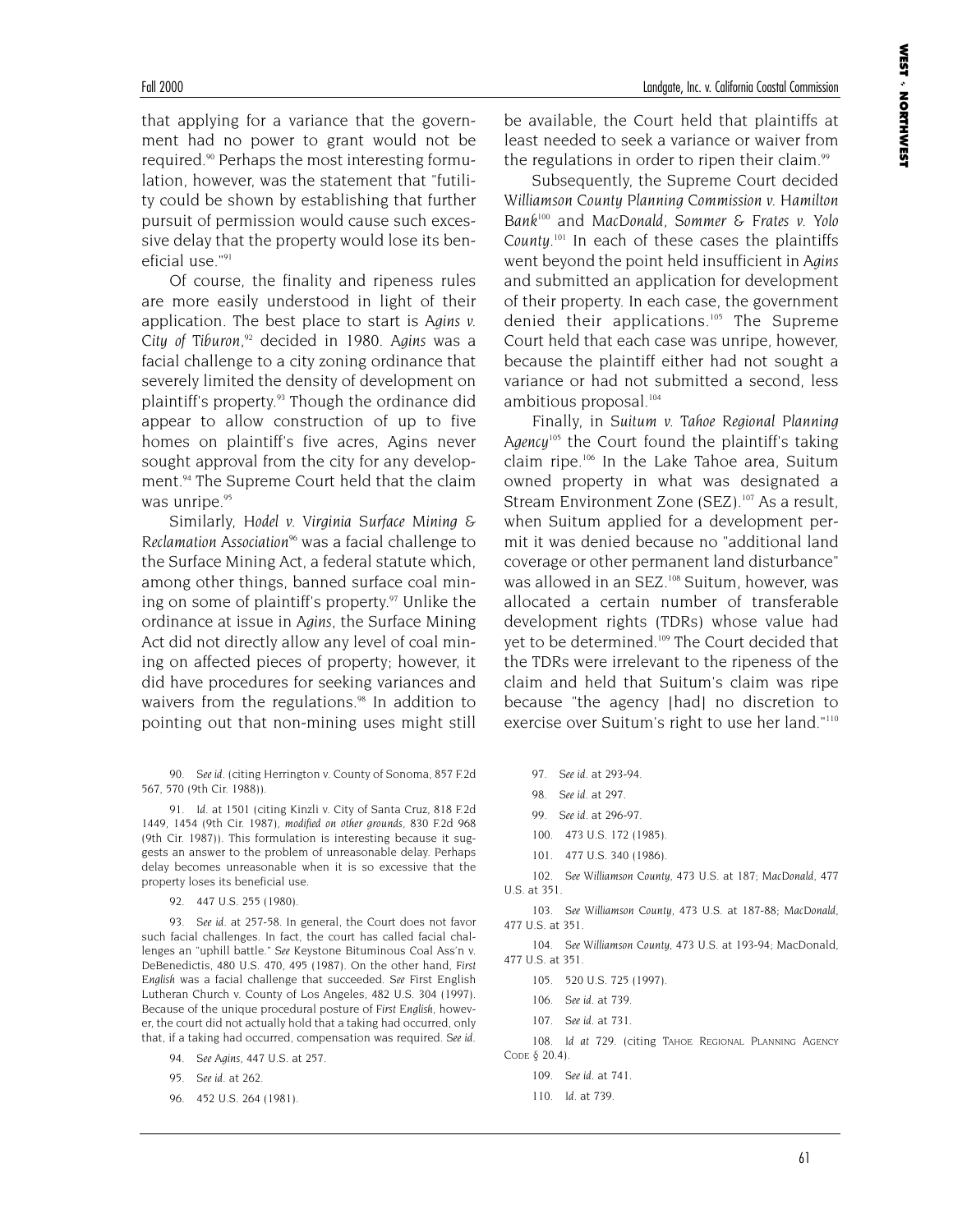All of these cases help to determine what has been called the "effective moment"<sup>111</sup> of a taking—that is, the exact moment at which the taking occurs. One commentator has defined the effective moment as "the point at which the landowner's last required variance application is finally and improperly denied by the highest administrative body with the power to consent."112 While this is probably the clearest and most concise definition which can be derived from Supreme Court holdings, the *Landgate* case illustrates that it is still inadequate.

#### **B. The Landgate case: How does litigation affect the ripeness of a claim?**

The *Landgate113* case illustrates how the complexity of real cases makes simple definitions of ripeness problematic. In *Landgate* the landowner had essentially received a final decision from the Coastal Commission,<sup>114</sup> but whether the Commission's decision denied development is less clear. No development would be allowed unless the original lot lines were reestablished, but the Commission was willing to consider development of the property as it was originally configured.<sup>115</sup> Since Landgate believed that this decision was erroneous, it was forced to litigate in order to challenge the Commission's decision.<sup>116</sup> After Landgate won the litigation, however, the

111. *See* Gregory M. Stein, *Pinpointing the Beginning and Ending of a Temporary Regulatory Taking,* 70 WASH. L. REV. 953, 957 (1995).

112. *See id*. at 970.

113. Landgate, Inc. v. California Coastal Commission, 953 P.2d 1188 (Cal. 1998).

- 114. *See id*. at 1192.
- 115. *See id*. at 1193.
- 116. *See id*. at 1192-93.
- 117. *See id*. at 1194.

118. *See* First English Lutheran Church v. County of Los Angeles*,* 482 U.S. 304, 321 (1987) ("We limit our holding to the facts presented, and of course do not deal with the quite different questions that would arise in the case of normal delays in obtaining building permits, changes in zoning ordinances, variances, and the like which are not before us.").

119. *See Landgate,* 953 P.2d at 1205-06 (Chin, J., dissenting) (quoting *First English,* 482 U.S. at 334 (Stevens, J., dissenting) ("In my opinion, . . . [l]itigation challenging the validity of a land use restriction gives rise to a delay that is just as 'normal' as an administrative procedure seeking a variance or an approval of a controversial plan.")).

Commission eventually approved construction of a suitable home.<sup>117</sup> Was the Commission's decision a final denial of all development? Does it matter that a court overturned this denial?

Unfortunately, Chief Justice Rehnquist's opinion in *First English* did little to answer the question of how litigation affects temporary takings. In fact, his cryptic statement concerning "normal" delay essentially created the problem.118 On the other hand, the dissent in *Landgate* is correct to point out that the question was partially answered by the Court's implicit rejection of Justice Stevens' argument in dissent that litigation should be considered a "normal" delay.<sup>119</sup> Still, the Court's holding in *First English* says only that the government cannot avoid compensating a landowner by rescinding its action after a court holds that it has worked a taking.<sup>120</sup> The Court said nothing about the effect of collateral litigation over the legitimacy of a permit program, whether or not the governing agency followed proper procedure, or any other state or local law issue.

After *First English* the Supreme Court has not clarified how litigation affects the ripeness of a claim.<sup>121</sup> There is, however, at least one Federal Circuit case that deals directly with the issue. In *Tabb Lakes, Ltd. v. United States*, <sup>122</sup> the Army Corps of Engineers required a developer

120. *See First English,* 482 U.S. at 321 ("We merely hold that where the government's activities have already worked a taking of all use of property, no subsequent action by the government can relieve it of the duty to provide compensation for the period during which the taking was effective.").

121. In a 1983 case the Court did suggest an answer to the problem. *See* Kirby Forest Indus., Inc. v. United States, 467 U.S. 1 (1983). In a condemnation case the Court held that "[*Penn Central* balancing is] as applicable to ... when ... the taking occurs as [it] is] to the problem of ascertaining whether a taking has been effected by a putative exercise of the police power." *Id*. at 14 (emphasis in original). Strictly speaking, this holding does not apply to regulatory takings cases, perhaps because the ripeness doctrine should stand in its place. That is, when a taking occurs in the regulatory context should depend on whether or not the landowner has received a final decision from government. On the other hand, the *Kirby* case does suggest that if the finality of a government decision is confused by intervening litigation, the Court might fall back on a balancing test. The *Kirby* opinion, however, precedes both *First English* and *Lucas* where the Court seems to be moving away from balancing in the Fifth Amendment context. Thus, the current applicability of *Kirby* is doubtful.

122. 10 F.3d 796 (Fed. Cir. 1993).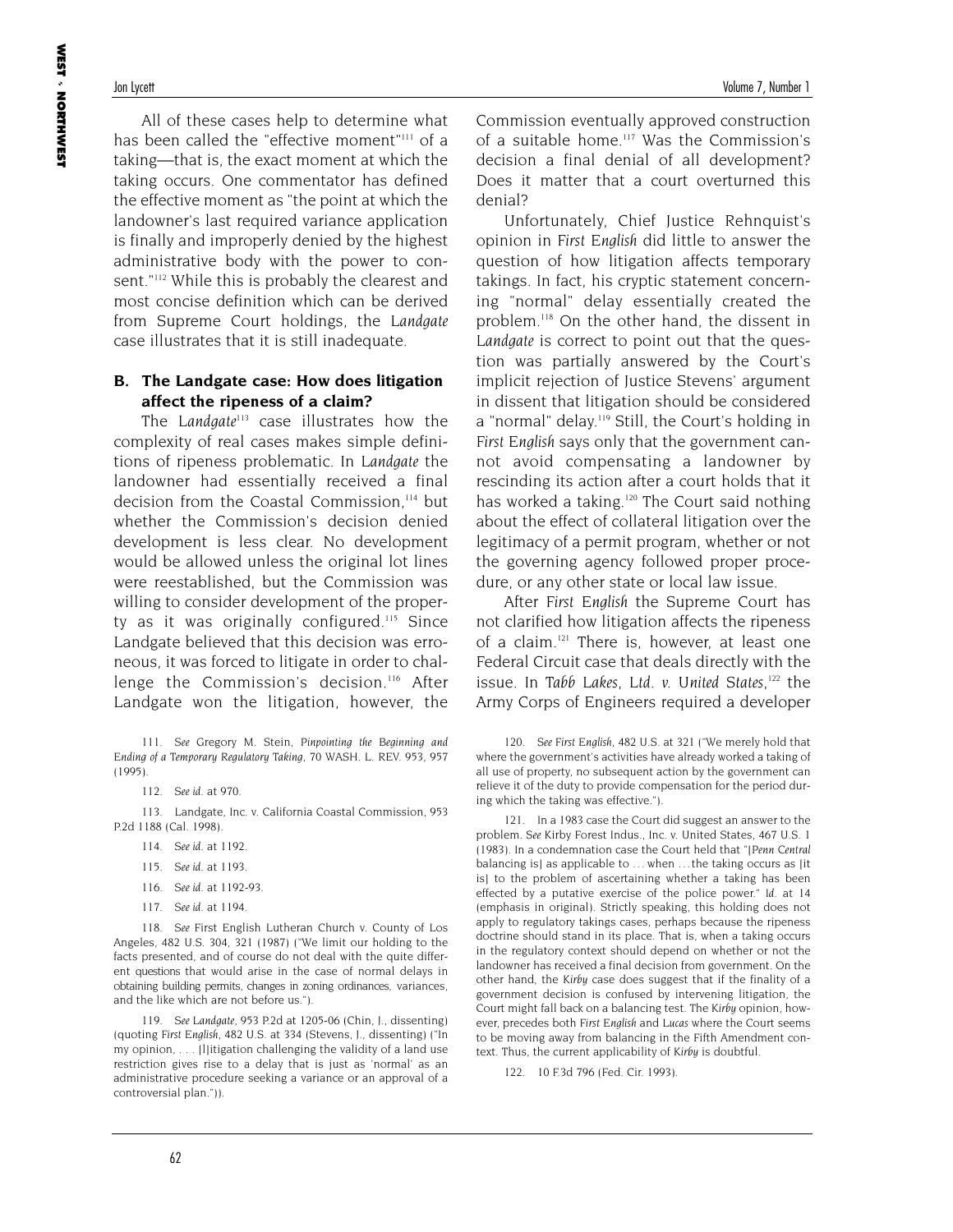to obtain a section 404 permit before filling in a landlocked wetland.<sup>123</sup> After initial attempts to obtain a permit by negotiating with the Corps, the developer sued and won a ruling that the Corps' assertion of jurisdiction had failed to comply with the Administrative Procedure Act.<sup>124</sup>

As a result, Tabb Lakes sued the Corps claiming a temporary taking for the period during which the Corps would not allow it to develop without a permit.<sup>125</sup> The Federal Circuit held that since the Corps never actually denied Tabb Lakes a permit, the action was nothing more than a mistaken assertion of jurisdiction.126 The Corps' actions were characterized as preliminary regulatory activity, which specifically allows the possibility of a permit.<sup>127</sup> The Court distinguished *First English* because the ordinance passed in that case completely banned development without the possibility of a permit.<sup>128</sup> Consequently, the Court held that the Corps' mistake in asserting jurisdiction did not result in a taking.<sup>129</sup>

The *Tabb Lakes* case is strikingly similar to *Landgate*. Clearly, the majority of the California Supreme Court found the Federal Circuit court's reasoning persuasive. On the other hand, the dissent did not necessarily disagree,

124. *See Tabb Lakes,* 10 F.3d at 799.

125. *See id*.

126. *See id*. at 800-01 (citing United States v. Riverside Bayview Homes, Inc., 474 U.S. 121, 126-27 (1985)).

- 127. *See id*. at 801.
- 128. *See id*.

129. *See id*. at 803 ("A mistake may give rise to a due process claim, not a taking claim.").

130. *See Landgate*, 953 P.2d at 1208 (Brown, J., dissenting). *See also id*. at 1210 ("Of course mere 'delay' in a 'process' resulting from an 'erroneous decision' does not qualify as a constitutional violation.").

131. From a practical point of view the dissent's position may be more reasonable. Apparently, reconfiguring the lot lines was highly undesirable because the original house straddled the two original lots. As a result, and because of the thinness of the original lots, building a house on one lot above the road was fairly unrealistic. Telephone interview with Joseph Barbieri, *supra* note 14.

but rather distinguished the *Tabb Lakes* holding.130 Perhaps the difficulty in *Landgate* results from its unique fact pattern. Whether or not the Coastal Commission's decision was a final denial of development depends to an unusual extent on one's perspective.

If one views the Commission's denial as conditional, with the reestablishment of the original lot lines as a "pre-condition to development," then there was no final denial and the *Tabb Lakes* reasoning applies. On the other hand, the Commission's decision can also be seen as a final denial of development on Landgate, Inc.'s lot *as they bought it*. <sup>131</sup> From this point of view, as the dissent in *Landgate* points out, *Tabb Lakes* does not apply. Perhaps it was this unique fact pattern which led the United States Supreme Court to deny *certiorari*.

Even so, perhaps a neat conclusion can be drawn from the *Tabb Lakes* and *Landgate* cases. To begin with, the ripeness cases through *Suitum* indicate that the government must make a final decision regarding development, having been given every opportunity to exercise whatever discretion they have available. Until that decision is made, *Tabb Lakes* and *Landgate* suggest that whatever preliminary litigation ensues should not, by itself, result in a

132. Very few courts have ruled on the issue of extraordinary delay and when exactly that, by itself, causes a taking. Most courts that have ruled on the issue simply held that the delay was not extraordinary without much discussion. *See* 1902 Atlantic Ltd. v. United States, 26 Cl. Ct. 575, 581 (1992). Those courts that have discussed the issue, however, have suggested evaluating the agency's action for necessity, diligence, and bad faith. *See* Anaheim Gardens v. United States, 33 Fed. Cl. 24, 37 (1995) (citing Dufau v. United States, 22 Cl. Ct. 156, 163-64 (1990)). The "futility exception," discussed above, is another way courts have dealt with such problems. *See supra* Part III.A.

It seems likely that by "extraordinary delay" the Supreme Court had in mind Justice Brennan's concerns, voiced in his *San Diego Gas & Electric v. San Diego* dissent, that agencies that lose preliminary litigation will make minor, bad faith changes to their decisions in order to stop development by keeping it tied up in court, while at the same time avo*id*ing a takings judgment. *See* 450 U.S. 621, 655 n.22 (1981) (Brennan, J., dissenting). *See also* DELONG, *supra* note 1, at 296-302 (giving a detailed account of the problems that concerned Justice Brennan). At the time, Justice Brennan used this type of situation to argue strenuously for the establishment of a temporary takings doctrine, and the doctrine eventually established by *First English* was, no doubt, intended to address Justice Brennan's concerns. Furthermore, Justice Rehnquist's comment, in *First English*, regarding "extraordinary delay" was probably intended to catch whatever clever administrative abuses that were not deterred by the possibility of a temporary takings judgment.

<sup>123.</sup> *See id*. at 798. Section 404 of the Clean Water Act gives the Army Corps of Engineers jurisdiction to require permits for discharging fill material into the navigable waters. *See* 33 U.S.C.A. § 1344 (West 1998). The Corps has interpreted this statute to include wetlands. *See* 33 C.F.R. § 323.2 (1998).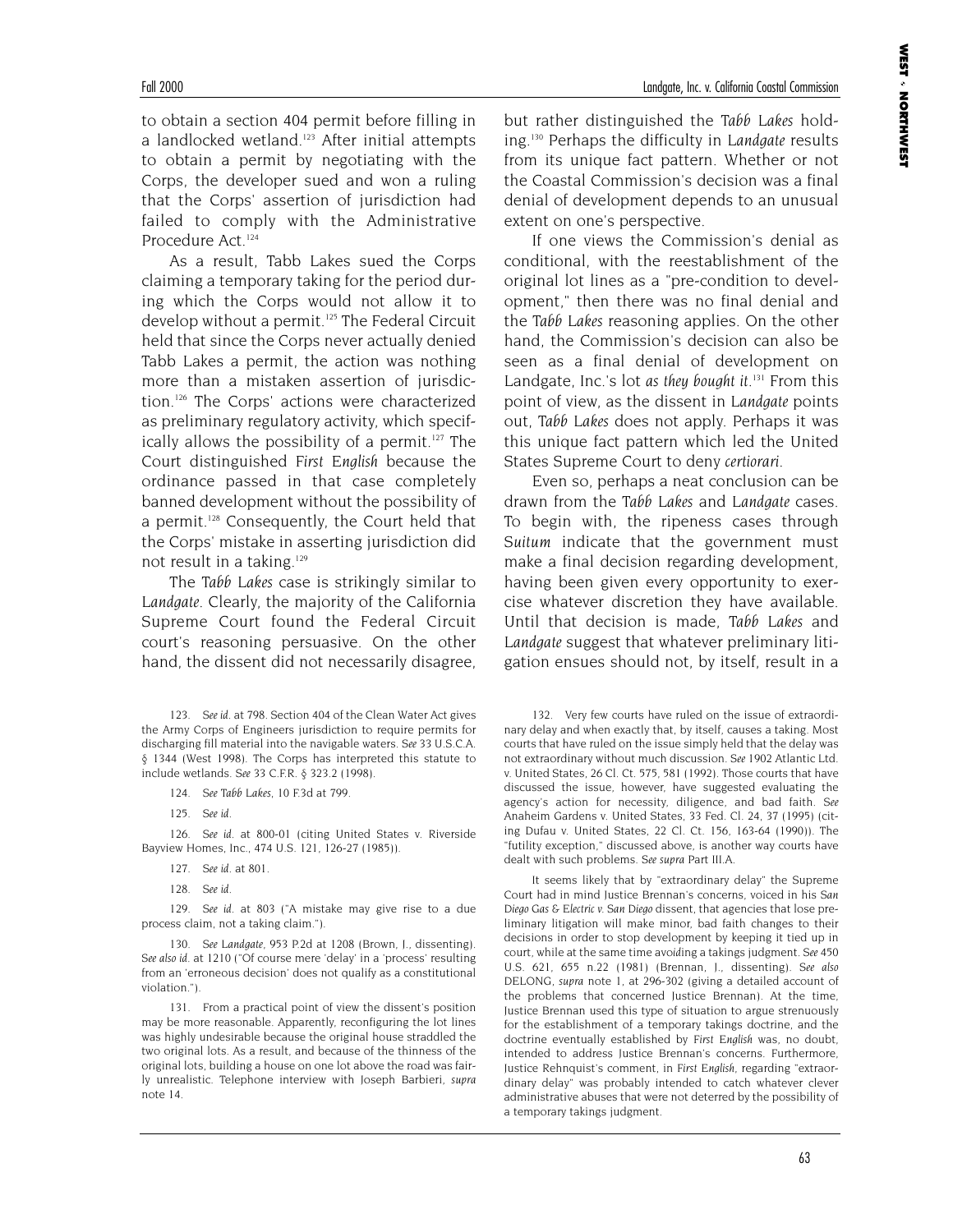taking except in extraordinary cases involving regulatory abuses and unusual delay.<sup>132</sup> Finally, *First English* conveys the message that once a final decision is made, if there is a taking, then the landowner is entitled to compensation. Even if the agency prevails on some other aspect of the litigation, such as a procedural matter, compensation should still be due.

The temporary takings doctrine established by *First English* has made the finality or ripeness doctrine especially important. Therefore, using the final decision point for temporary takings makes sense. Land use agencies cannot fairly operate if every preliminary decision they make, which has the effect of temporarily denying development, might result in a substantial damage award if it is overturned by a court.<sup>133</sup> On the other hand, once a final decision is made, it seems reasonable to force the agency to stand by it. Perhaps this will result in more careful decision making.

#### **IV. Remedies**

Once a court has determined that compensation is due for a temporary taking, it remains a challenge to calculate the appropriate damages. Again, the *Landgate* case illustrates how this can become a difficult problem. The trial court in *Landgate* was presented with at least four different theories on how to calculate damages.134 At one extreme, Landgate, Inc.'s theory would have resulted in an award greater than the original market value of the property.<sup>135</sup> At the other extreme was the Commission's argument that no damages were due at all.<sup>136</sup>

As an initial matter, even permanent takings have various problems associated with calculating damages. One problem is defining the exact property which has been taken.

134. *See* Opening Brief for Appellant California Coastal Commission at 7-9, *Landgate,* (No. B084315).

Obviously, the amount of property taken can affect the amount of damages due. This is called the "denominator problem." A second problem arises with defining exactly what has been taken. Has the value of the property been taken, or has the property been deprived of all beneficial use? Though it is possible that both formulations might amount to the same thing, they are not the same and can result in substantially different damages awards. Both of these problems are exacerbated by the nature of temporary takings.

### **A. General Problems With Calculating Damages**

#### **1. Diminution in Value v. Economically Viable Use**

A given piece of real estate $137$  can produce a return on an investment in two ways: (1) various market forces can cause the market value of the property to increase faster than inflation; and (2) various uses of the property, such as mining or development, can independently produce a return. These two aspects of property value are highly dependent on each other and as a result, land use regulations, which primarily affect the uses of a piece of property, can have a dramatic affect on market value. When this happens, which aspect of the property's value has been taken? Which is compensable?

For eminent domain and other physical appropriations cases the government must pay the market value of the property which has been taken, no matter how small.<sup>138</sup> Regulatory takings cases present a problem, however, because the government cannot be forced to pay every time a land use regulation reduces the market value of a piece of property.<sup>139</sup> As a

<sup>133.</sup> *See Landgate,* 953 P.2d at 1204.

<sup>135.</sup> *See id*. at 8-9.

<sup>136.</sup> *See id*. at 7.

<sup>137.</sup> This note's discussion of this topic focuses on real estate even though the Fifth Amendment protects all kinds of property. Though problems with the distinction between value and economically viable uses can affect many types of property, real estate creates the most problems because the two are so

interconnected. In addition, temporary takings most often involve real estate, and therefore most of the cases that illustrate the problem deal with real estate.

<sup>138.</sup> *See*, *e.g.*, Loretto v. Teleprompter Manhattan CATV Corp., 458 U.S. 419 (1982) (awarding compensation for a TV cable which a city ordinance required the landowner allow on her property).

<sup>139.</sup> *See* Pennsylvania Coal v. Mahon, 260 U.S. 393, 413 (1922) ("Government hardly could go on if to some extent values incident to property could not be diminished without paying for every such change in the general law.").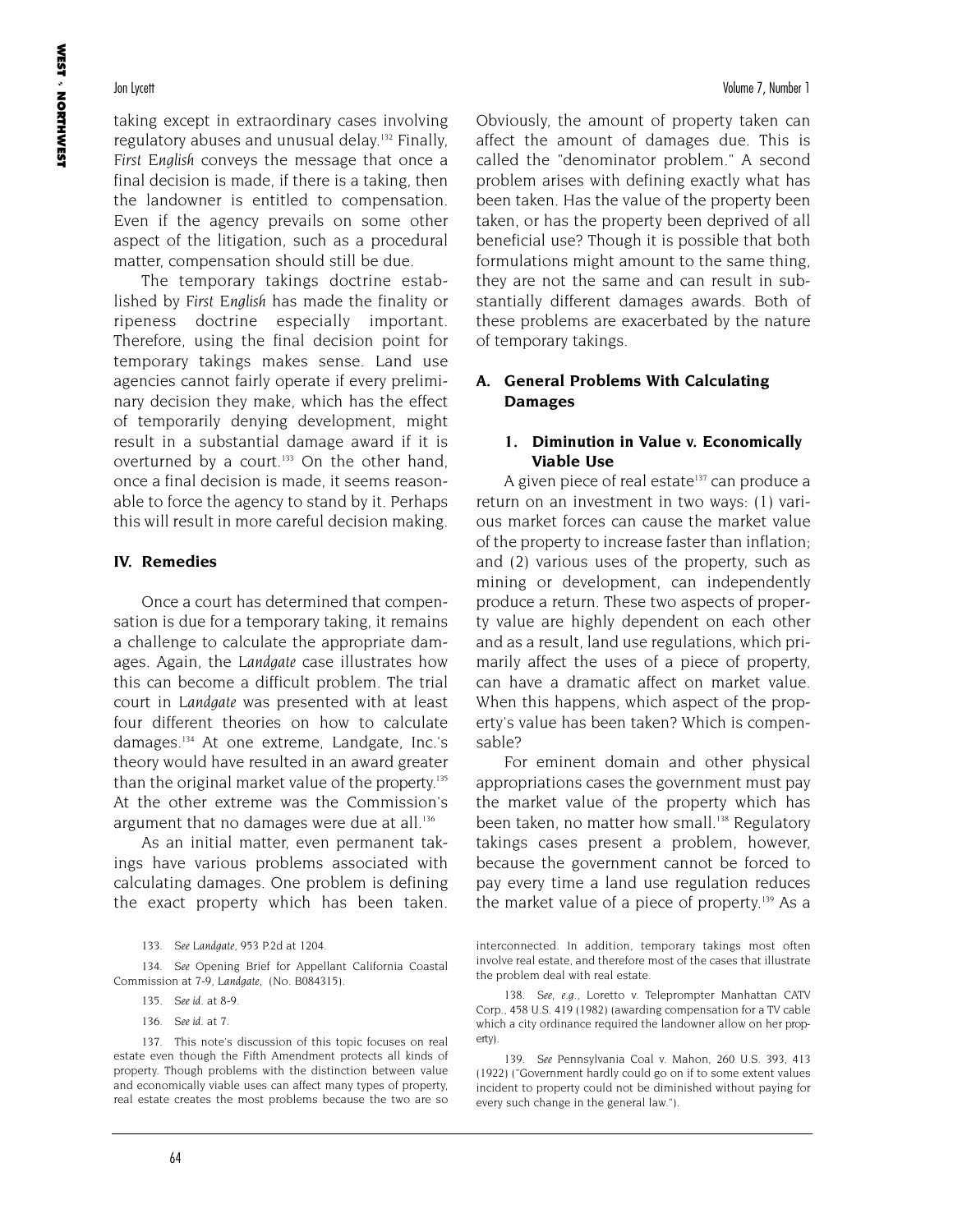**WEST**  NORTHWEST

result, the Court has repeatedly held that a "diminution in property value, standing alone." is not enough to establish a taking.140 Even the most restrictive regulations, however, leave the affected property with some residual market value.<sup>141</sup> This fact, combined with the assumption that a regulatory taking required the transfer of the entire fee, $142$  meant that finding a regulatory taking was rare.

Recently, the Court has moved toward a policy of looking to the use aspect of value to determine when a regulation works a taking. For example, the Court has established a categorical rule that when a property has been deprived of all "economically viable use" it has been taken *per se*. <sup>143</sup> This rule applies even though a property with no economically viable use may still hold substantial market value.<sup>144</sup> Unfortunately, some justices do not distinguish between market value and economically viable use, and as a consequence the Court's views on this subject have been less than consistent.<sup>145</sup>

A possible solution to this problem has been adopted by the Federal Circuit. The Federal Circuit has rejected any implicit focus on the use of property, arguing that physical appropriation and regulatory takings cases should be treated the same.<sup>146</sup> Furthermore, in order to solve problems with allowing for some

land use regulation while also dealing with potentially significant residual property values, the Federal Circuit adopted "partial takings."147 The Federal Circuit's test suggests that a court should use *Penn Central* balancing to determine whether a given regulation works a taking, and then award compensation only for the reduction in market value caused by the regulation.<sup>148</sup> If any interest transfers to the government it should be only that interest taken, not the entire fee.<sup>149</sup>

Unfortunately, the conceptual difficulty between use and market value in regulatory takings has created problems for temporary takings. The difficulty arises when a regulatory restriction is lifted: the property returns to its original market value plus or minus any changes in the market that have occurred in the interim. As a result, using a straight market value approach such as that suggested by the Federal Circuit, leaves the landowner with virtually no compensation.

At the opposite extreme, the Supreme Court in *First English* suggested using the use of the property to measure compensation in the same way that is done in temporary physical appropriations cases.<sup>150</sup> This means the government must pay a fair rental value for the interest taken for whatever time the regulation is in place. The problem with this method is that

146. *See Florida Rock*, 18 F.3d at 1569. *Accord San Diego Gas & Electric v. San Diego,* 450 U.S. at 651-53 (Brennan, J., dissenting). Justice Brennan's dissent has been widely followed because the bulk of his opinion had the support of five justices and was later implicitly adopted by the Court's opinion in *First English*. *See*, *e.g.*, Nemmers v. City of Dubuque, 764 F.2d 502, 505 n.2 (8th Cir. 1985).

147. *See Florida Rock,* 18 F.3d at 1568-73.

- 148. *See id*. at 1570-71.
- 149. *See id*. at 1571-72.

150. *See* First English Lutheran Church v. County of Los Angeles, 482 U.S. 304, 318 (1987).

<sup>140.</sup> *See* Penn Central Transp. Co. v. City of New York, 438 U.S. 104, 131 (1978); Agins v. Tiburon, 447 U.S. 255, 263 n.9 (1980) ("Mere fluctuations in value during the process of governmental decisionmaking, absent extraordinary delay . . . cannot be considered as a 'taking'.").

<sup>141.</sup> *See*, *e.g.*, Florida Rock Indus., Inc. v. United States, 18 F.3d 1560, 1565-68 (Fed. Cir. 1994) (even though the Army Corps of Engineers had prohibited any development by denying a section 404 permit to fill the wetland which made up the property, a highly speculative market still valued the property at approximately \$4000 per acre).

<sup>142.</sup> *See id*. In *Florida Rock* the majority argues that no takings require the transfer of an interest in the land taken, while the dissent argues that takings always require the transfer of the entire fee. *See also* San Diego Gas & Electric v. San Diego, 450 U.S. 621, 651-53 (1981) (Brennan, J., dissenting) (arguing that a regulatory taking does not require the transfer of the fee).

<sup>143.</sup> *See* Lucas v. South Carolina Coastal Council, 505 U.S. 1003, 1016 (1992). *See also First English Lutheran Church v. County of Los Angeles*, 482 U.S. 304, 320-21 (acknowledging that fluctuations in value cannot work a taking, and then holding that compensation is required for a taking of "all use").

<sup>144.</sup> Arguably this was the case in *Lucas*. 505 U.S. at 1034 (Kennedy, J., concurring) (expressing doubt that Mr. Lucas' lot

had lost all value); *id*. at 1043-45 (Blackmun, J., dissenting) (pointing out that no evidence had been heard on the property's value, and that the property retained a variety of uses). It was definitely the case in *Landgate*. *See* Coastal Commission's Appellate Court Brief at 26, *Landgate* (No. B08 4315).

<sup>145.</sup> *See*, *e.g.*, *Lucas,* 505 U.S. at 1034 (Kennedy, J., concurring) (characterizing the categorical rule as requiring a "finding of no value"). Justice Scalia was actually fairly consistent with his "no economically viable use" formulation. However, all four of the Justices who wrote separately, Justice Kennedy in concurrence and Justices Blackmun, Stevens and Souter in dissent, focused on the value of the property instead.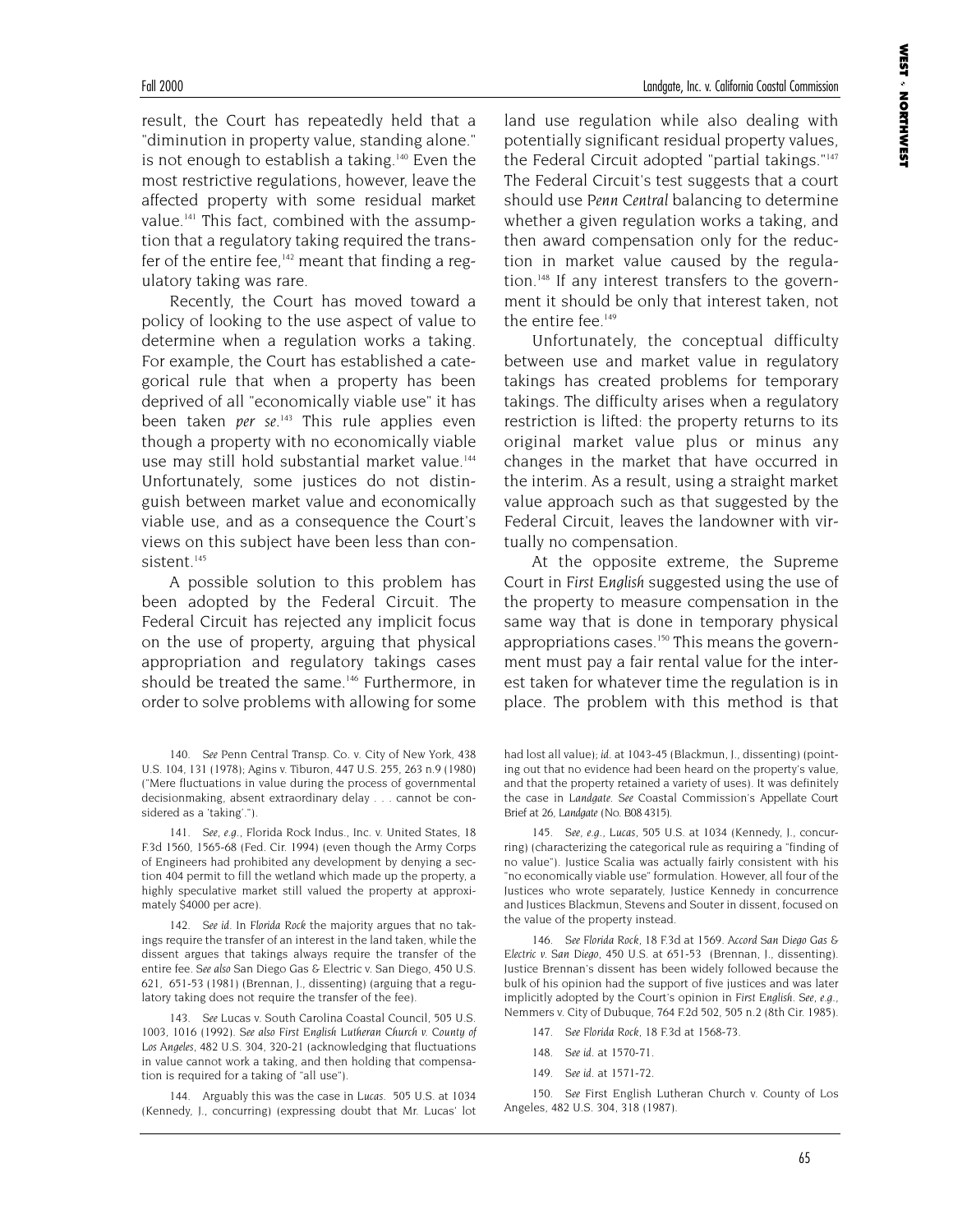temporary regulatory takings usually involve undeveloped property for which there is no legitimate rental market. Consequently, landowners often try to charge the government for the fair rental value of the *proposed development*. 151 Thus, when using this method of calculating damages, compensation can quickly exceed the market value of the property.<sup>152</sup> This would result in an absurd award, given that the government could have permanently taken the entire fee and paid only the market value.

As a result, in temporary takings, calculating damages based on the market value does not work because it does not award enough damages to protect property rights sufficiently. Using the use value, or a fair rental value, is also inappropriate because it too often results in a windfall for landowners and provides too much incentive to claim a taking. Thus, a new type of calculation is required.

#### **2. The Denominator Problem**

The denominator problem was not at issue in *Landgate*, but it is an important problem and deserves a brief mention. The denominator problem arises when a regulation affects only a portion, or a particular aspect, of a piece of property.153 For example, a regulation might affect only ten acres out of a hundred, or restrict coal mining while allowing other uses. Since the traditional Supreme Court balancing test evaluates takings, in part, by comparing the value taken from the property with the value that remains, the way in which a landowner characterizes her loss can make a big difference in the outcome.<sup>154</sup> The Court's move from a market value focus to economically viable use in *Agins155* and *Lucas* exacerbat-

152. This would have happened in the *Landgate* case, except that the trial court rejected this method of computing damages. *See* Coastal Commission's Appellate Court Brief at 8-9, *Landgate* (No. B084315). A similar situation happened in *Yuba Natural Resources, Inc. v. United States*, 904 F.2d 1577 (Fed. Cir. 1990), where the court used the fair rental value to calculate damages, but rejected the enormous damages requested by the property owners for lost profits.

153. *See* Lucas v. South Carolina Coastal Council*,* 505 U.S. 1003, 1016 n.7 (1992) (describing the denominator problem and cons*id*ering what effect the categorical rule will have on it). *See also* Keystone Bituminous Coal Ass'n v. DeBenedictis, 480 U.S. 470, 497 (1987).

ed the problem because a landowner can more easily prove that her property has lost all economically viable use than prove that it has lost all value.

Historically, the Supreme Court's answer to this problem has been the "whole parcel" rule.156 The whole parcel rule eliminates the denominator problem by evaluating takings using the entire parcel, including all of the associated rights.<sup>157</sup> Using this doctrine, the Supreme Court has expressly disapproved of dividing an affected parcel in order to characterize a discrete segment as having lost all value.<sup>158</sup>

In spite of the whole parcel rule, the denominator problem creates a unique situation for temporary takings. Permanent regulatory takings created less incentive for creative maneuvering of property lines, because the government ended up purchasing the fee. Since regulations almost never render property entirely without a market value, it is often more worthwhile to hold on to the property for its speculative value.<sup>159</sup> This is true primarily because a lawsuit is likely to cost a landowner thousands of dollars in legal fees, and the government is likely to turn around and sell the property to someone else at a reduced price.<sup>160</sup>

Temporary takings completely remove this disincentive. If a landowner can characterize her property as having lost all economically viable use, she can potentially rake in a significant windfall. Since the government does not take the property, and ends up rescinding the regulation, the landowner could end up with both developable property and a substantial damages award. Many jurisdictions put icing on the cake by also awarding attorney's fees

154. *See Keystone,* 480 U.S. at 496-97.

155. 447 U.S. 255, 260 (1980).

156. *See* Penn Central Transp. Co. v. City of New York, 438 U.S. 104, 130-31 (1978); Concrete Pipe & Products of Cal., Inc. v. Construction Laborers Pension Trust for Southern Cal., 508 U.S. 602, 643-44 (1993).

157. *See Penn Central,* 438 U.S. at 130-31; *Concrete Pipe,* 508 U.S. at 644.

158. *See Concrete Pipe,* 508 U.S. at 644.

159. Perhaps down the road a new administration will change the regulations and allow development.

160. This is exactly what happened to Mr. Lucas. *See* DELONG, *supra* note 1, at 296.

<sup>151.</sup> *See* Tretbar, *supra* note 76, at 219-24.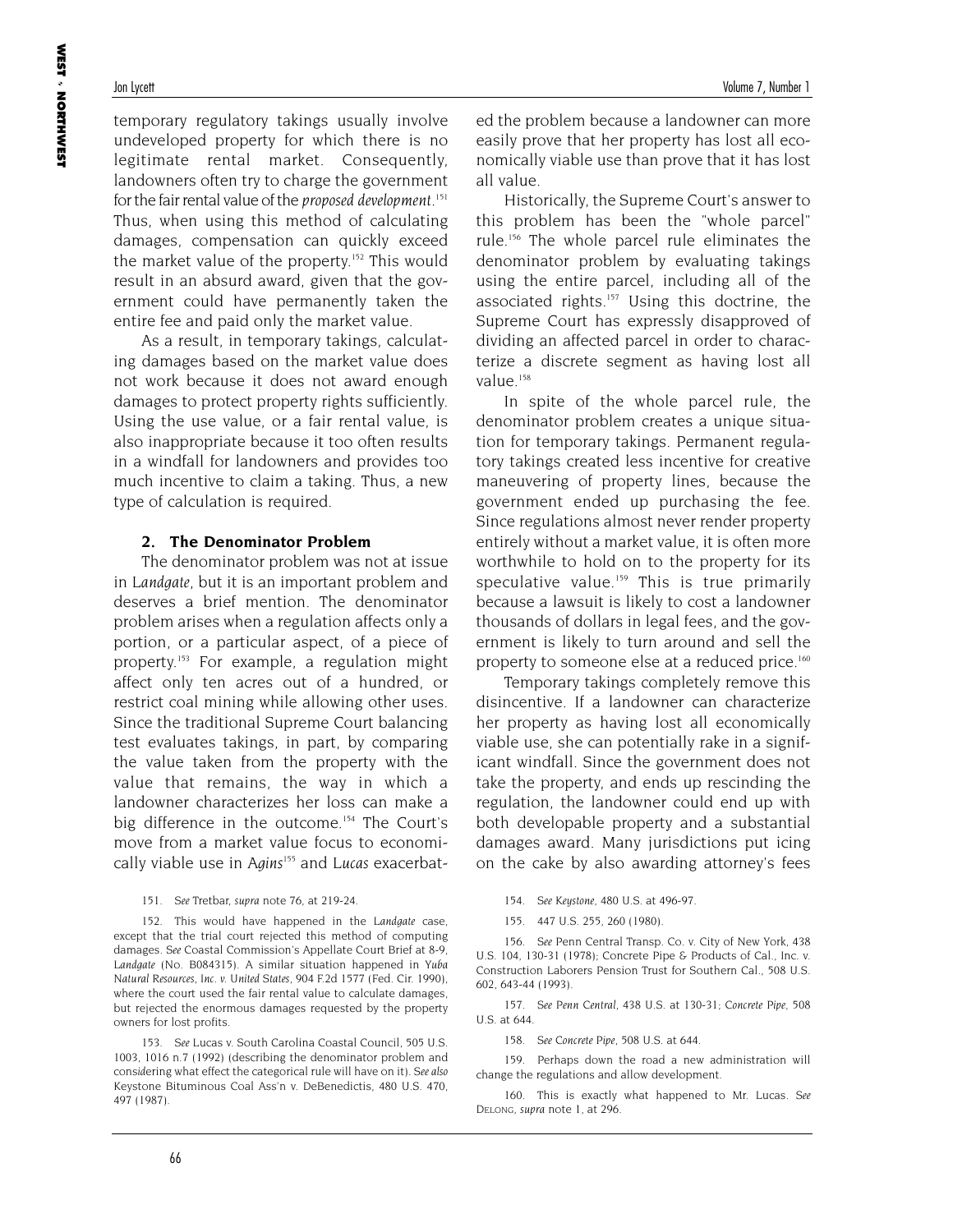and costs.161 Since it is probably fair to assume that most landowners are legitimately harmed and not merely trying to rake in a windfall, this problem makes the way the court calculates damages especially important.

#### **B. A Potential Solution**

As a result of the above concerns, a few courts have tried to find a middle ground. Of course, the object is to secure adequate compensation for injured landowners, while also avoiding awards that are inappropriate windfalls. For the most part the specifics of damages calculation does not reach the appellate level very often. Those cases that have are mostly found in the state courts, and have produced inconsistent results. Two federal courts of appeals, however, have addressed the issue and are in essential agreement. Their approach has been called the "market rate of return" method.<sup>163</sup>

In *Wheeler v. City of Pleasant Grove* (Wheeler  $III$ <sup>164</sup> the court began its discussion by deciding that in a temporary taking the landowner's injury is a loss of the income producing or profit potential of the property.<sup>165</sup> Though this suggests an economic use-based theory, the market rate of return method is based on market value.<sup>166</sup> Theoretically, any loss in use will be reflected in the change in market value, and so compensating landowners for the loss of use separately would amount to a double recovery.<sup>167</sup> Simply stated, the market rate of return method provides landowners with a return on the property's fair market value that was temporarily lost as a result of the regulation.<sup>168</sup> Therefore, an award using this method should

161. This was exactly the state of things when the *Landgate* case reached the California Supreme Court. *See* Coastal Commission's Appellate Court Brief at 9, *Landgate* (No. B084315); Landgate, Inc. v. California Coastal Comm'n*,* 953 P.2d 1188, 1193 (Cal. 1998).

162. *See* Wheeler v. City of Pleasant Grove, 833 F.2d 267 (11th Cir. 1987); Nemmers v. City of Dubuque, 764 F.2d 502 (8th Cir. 1985) (calculating damages for a temporary taking in a case which precedes *First English* by relying on Justice Brennan's dissent in *San Diego Gas & Electric*).

163. *See* Tretbar, *supra* note 76, at 227.

164. 833 F.2d 267. The *Wheeler* case made its way to the Eleventh Circuit four times, but only the last two dealt with the calculation of damages.

- 165. *See id*. at 271.
- 166. *See id*.
- 167. *See id*.

be calculated by taking the property's market value prior to the regulation, subtracting the market value after the regulation, and then awarding a market rate of return on the difference computed over the period of the taking.<sup>169</sup>

One major criticism of this method is that it is too generalized. $170$  It fails to take any peculiarities of the specific circumstances into account. In response, some courts have attempted to modify the market rate of return method to make it more case specific. For example, the Northern District of California modified the test by factoring in the probability that the landowner's development would be legitimately denied by the agency. $171$  On a fourth appeal, the *Wheeler* court actually calculated the damages itself, and modified its own test by factoring in the landowners' loan obligations and calculating damages using the remaining equity interest.172 There are conceptual problems with both of these modifications, and neither has been widely accepted.<sup>173</sup>

Again, the *Landgate* case is a nice illustration of the market rate of return method and its pitfalls. First, the trial court valued Landgate's property at \$675,000 before the Commission's permit denial.<sup>174</sup> Then, it decided that the Commission's denial of a development permit rendered Landgate's property without economically viable use, and thus valueless.175 The difference between the two values, then, was the entire \$675,000.<sup>176</sup> The trial court then used a ten percent rate of return over a two year period, added property taxes plus interest, and came up with \$155,657.<sup>177</sup>

- 168. *See id*.
- 169. *See id*.

170. *See* Herrington v. County of Sonoma, 790 F. Supp. 909, 915 (N.D. Cal. 1991).

171. *See id*. at 915; see also Tretbar, *supra* note 76, at 232-36.

172. *See* Wheeler v. City of Pleasant Grove, 896 F.2d 1347, 1351-52 (11th Cir. 1990).

173. *See* Tretbar, *supra* note 76, at 232, 236.

174. *See* Coastal Commission's Appellate Court Brief at 9, *Landgate* (No. B084315).

176. *See id*.

177. *See id*.; Landgate, Inc. v. California Coastal Commission, 953 P.2d 1188, 1193( Cal. 1998).

<sup>175.</sup> *See id*.